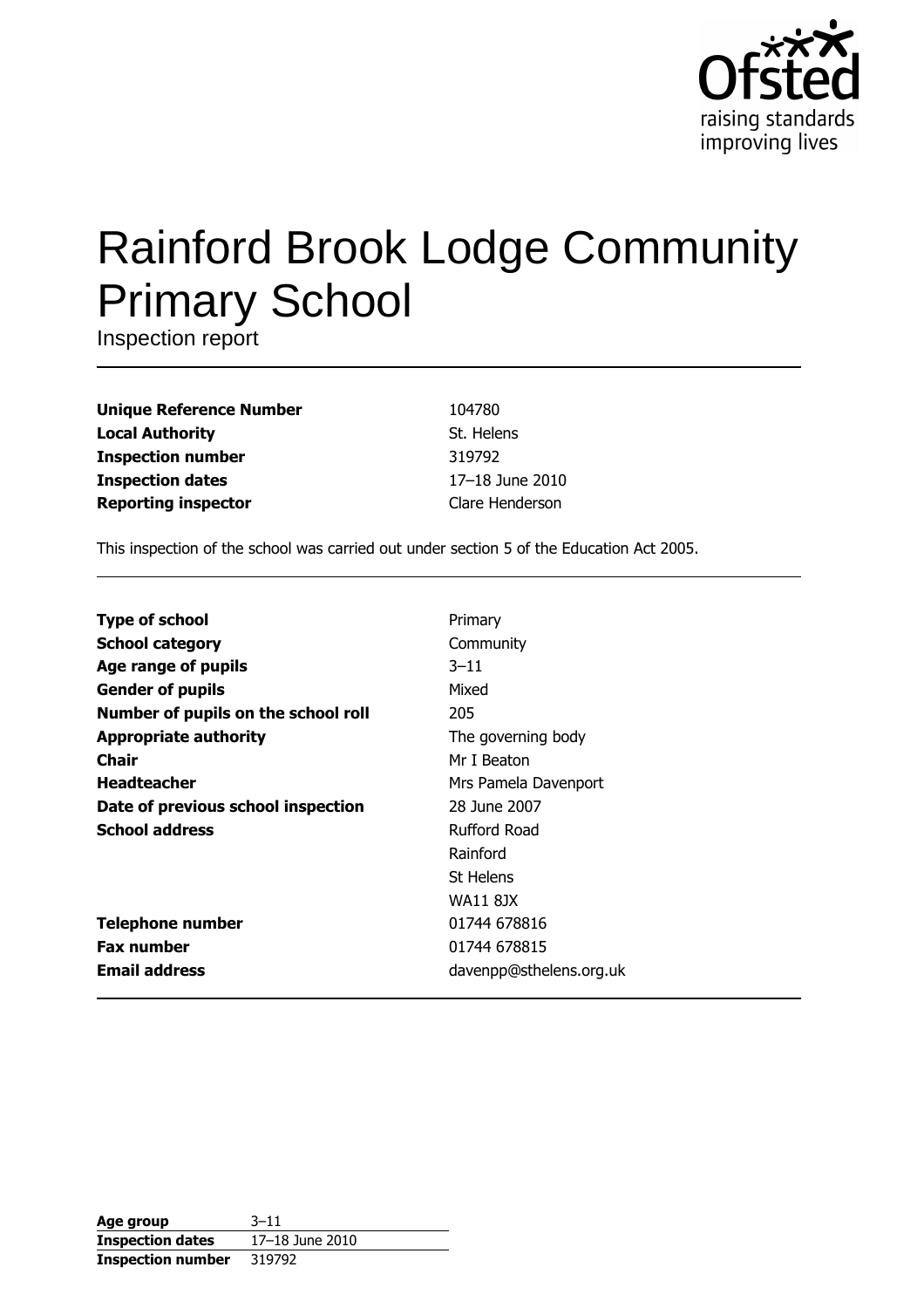The Office for Standards in Education, Children's Services and Skills (Ofsted) regulates and inspects to achieve excellence in the care of children and young people, and in education and skills for learners of all ages. It regulates and inspects childcare and children's social care, and inspects the Children and Family Court Advisory Support Service (Cafcass), schools, colleges, initial teacher training, work-based learning and skills training, adult and community learning, and education and training in prisons and other secure establishments. It rates council children's services, and inspects services for looked after children, safequarding and child protection.

Further copies of this report are obtainable from the school. Under the Education Act 2005, the school must provide a copy of this report free of charge to certain categories of people. A charge not exceeding the full cost of reproduction may be made for any other copies supplied.

If you would like a copy of this document in a different format, such as large print or Braille, please telephone 08456 404045, or email enquiries@ofsted.gov.uk.

You may copy all or parts of this document for non-commercial educational purposes, as long as you give details of the source and date of publication and do not alter the documentation in any way.

Royal Exchange Buildings St Ann's Square Manchester M2 7LA T: 08456 404045 Textphone: 0161 618 8524 E: enquiries@ofsted.gov.uk W: www.ofsted.gov.uk © Crown copyright 2010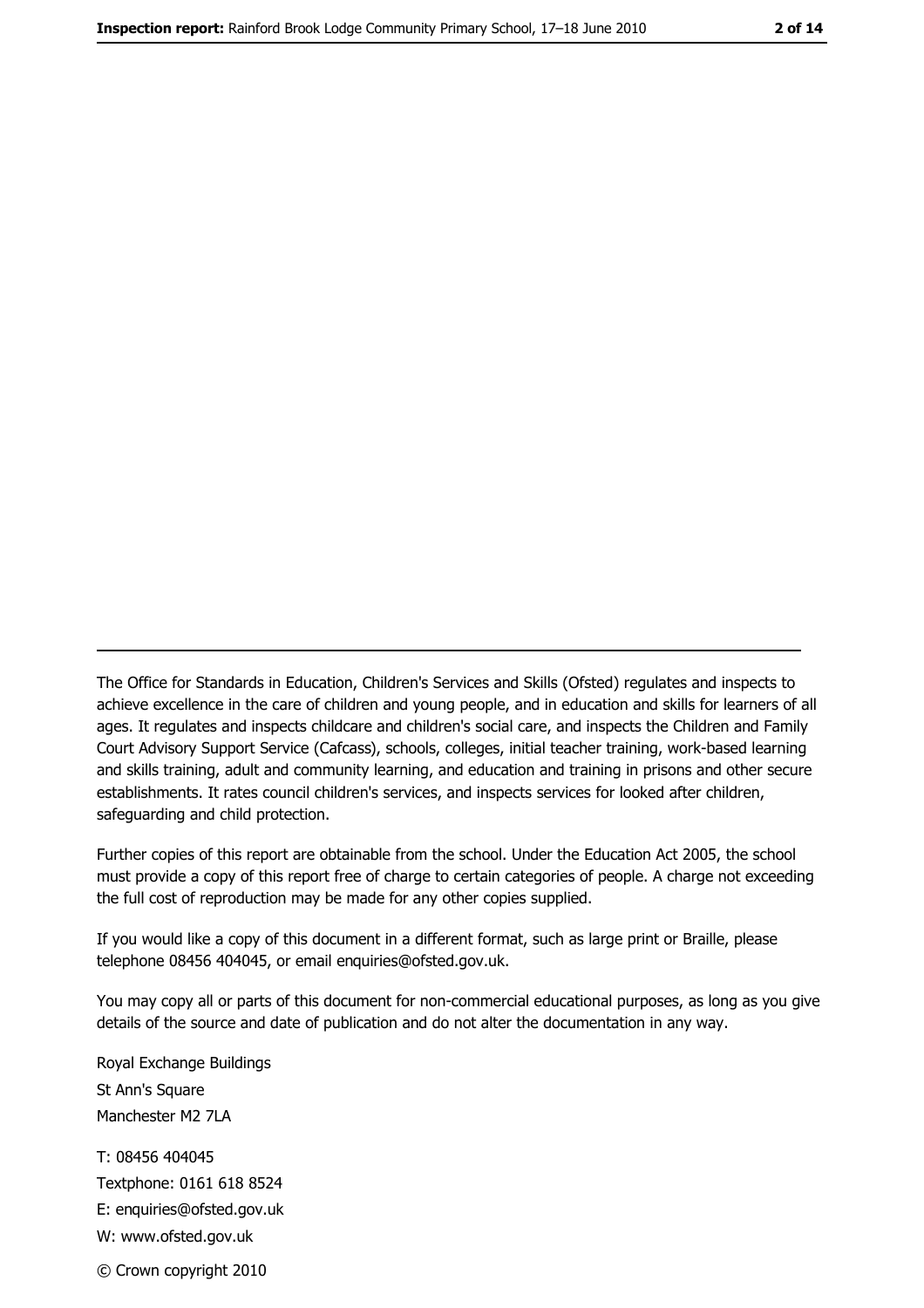# **Introduction**

This inspection was carried out by three additional inspectors. The inspectors observed 10 lessons taught by seven teachers. They held meetings with governors, staff and pupils. They observed the school's work and looked at documents relating to safeguarding, pupils' progress and attainment, the curriculum, the school's development plan and the way in which the school evaluates its own performance. The views of parents and carers, through 91 returned inspection questionnaires, and the opinions of staff and pupils were analysed.

The inspection team reviewed many aspects of the school's work. It looked in detail at the following:

- pupils' attainment in English and mathematics, particularly in Years 3 to 6, and the  $\blacksquare$ achievement of children in the Early Years Foundation Stage
- successes of leaders and managers at all levels in addressing the issues raised at  $\blacksquare$ the last inspection
- the quality of leadership, including governance, in raising pupils' achievement  $\blacksquare$
- the quality of curricular provision in enabling all pupils to achieve their potential.

# **Information about the school**

This school is average in size. The proportion of pupils known to be eligible for a free school meal is below average. The percentage of pupils with special educational needs and/or disabilities is below average. The majority of pupils are of White British background. A few are from minority ethnic groups. The school has gained the National Healthy Schools and Activemark Awards.

The school provides extended care in the pre-school class which, together with the Reception class, forms the Early Years Foundation Stage provision. The school has suffered significant staffing disruptions, since its last inspection.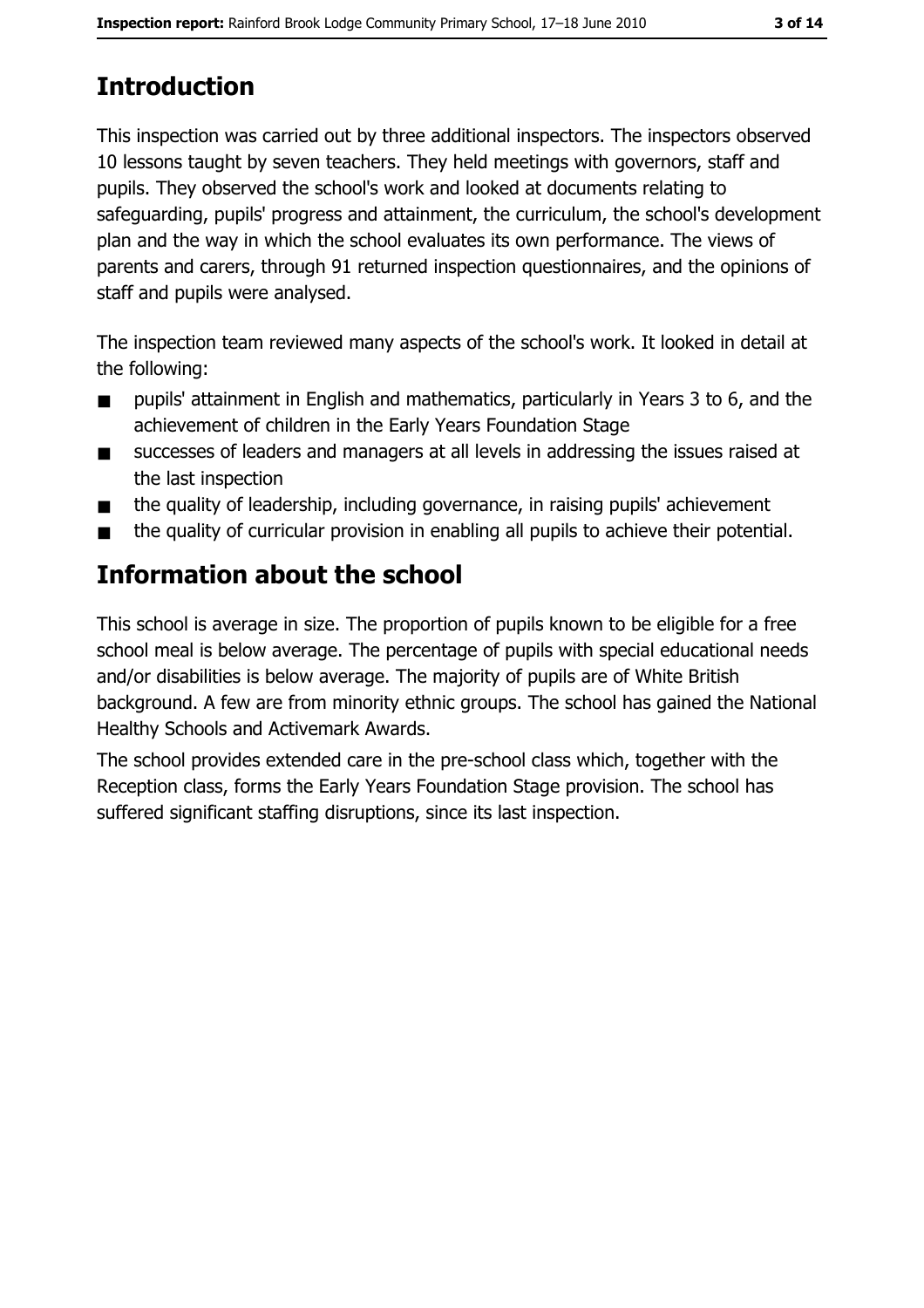# **Inspection judgements**

## Overall effectiveness: how good is the school?

#### The school's capacity for sustained improvement

## **Main findings**

This is a satisfactory school. There are, however, key strengths which include good provision in the Early Years Foundation Stage, good links with parents and carers and strong partnerships within the local community. These aspects contribute effectively to pupils' good personal development. Parents and carers are appreciative of the good care and support their children receive.

Since the last inspection, pupils' attainment has fluctuated. There are indications of above average standards in the current Year 6, but over time attainment has been broadly average. Pupils' progress is satisfactory overall. Recent support from the local authority, actions put in place to improve the quality of teaching and learning and greater stability in staffing, are beginning to improve pupils' attainment, particularly in writing. However, there has not been enough time for these features to be fully effective in raising attainment overall and in accelerating progress.

The quality of teaching is satisfactory. It is no better than satisfactory because not all teachers use assessment data effectively to plan lessons which will challenge pupils to achieve their full potential. Similarly, too few lessons provide pupils with enough opportunities to take responsibility for their own learning and to work independently.

The curriculum is enriched well, particularly through a wide range of interesting after-school clubs that pupils really enjoy. However, pupils are not provided with enough opportunities within all subjects of the curriculum to extend and apply their literacy and numeracy skills. Pupils develop a good understanding of what is needed to lead healthy and safe lifestyles. Furthermore, the contribution they make to their school and wider community is good. Their spiritual, moral, social and cultural development is good overall, although they have limited opportunities to engage with pupils from different religious, ethnic and cultural backgrounds within the wider world.

Leaders and managers including governors, evaluate the school's effectiveness satisfactorily. They currently identify key strengths and weaknesses accurately. However, they do not make rigorous enough use of tracking data to ensure that all pupils are achieving as well as they should. Consequently, the capacity for the school to sustain improvement is no better than satisfactory.

## What does the school need to do to improve further?

- Raise pupils' overall attainment and accelerate their progress in English and  $\blacksquare$ mathematics, by ensuring that leaders check that:
	- teachers consistently make effective use of assessment data to plan lessons

| 3 |  |
|---|--|
| 3 |  |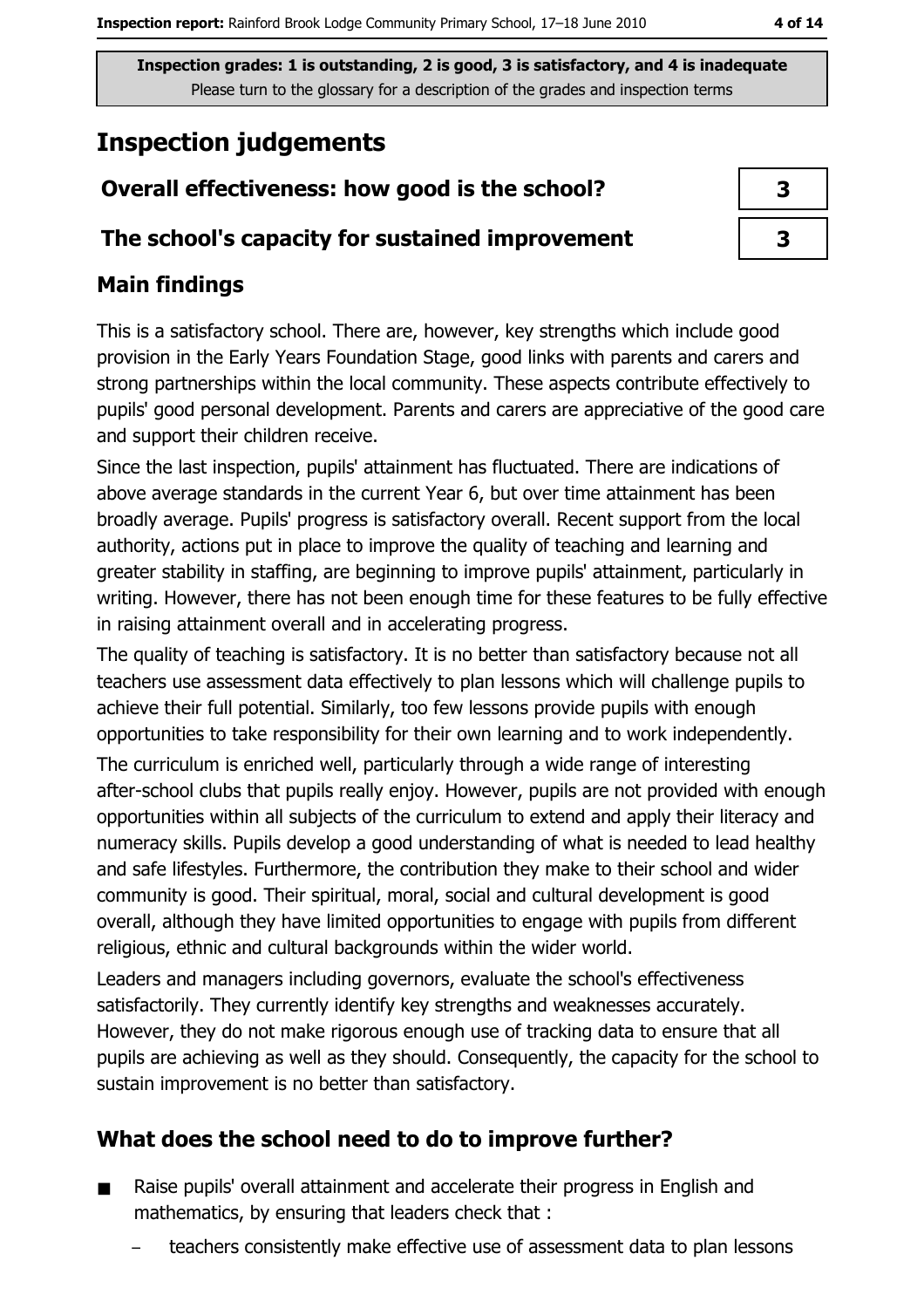which challenge all pupils to achieve as well as they should

- pupils have more opportunities to take responsibility for their own learning and to work independently
- pupils are provided with further opportunities within all subjects of the curriculum to extend and apply their literacy and numeracy skills.
- Extend the role of senior leaders and governors in improving the quality of teaching  $\blacksquare$ and learning by making more rigorous use of tracking data and evaluations of the quality of lessons to ensure all pupils are achieving as well as they should.
- Enhance the promotion of community cohesion, by:  $\blacksquare$ 
	- providing pupils with more opportunities to engage with other children from different religious, ethnic and cultural backgrounds in the United Kingdom and abroad
	- reviewing the impact of such experiences on pupils' attitudes and values.
- About 40% of the schools whose overall effectiveness is judged satisfactory may receive a monitoring visit by an Ofsted inspector before their next section 5 inspection.

## **Outcomes for individuals and groups of pupils**

Achievement is satisfactory overall. Most pupils are enthusiastic, well-motivated, behave well and have good attitudes to learning. They achieve well in those lessons where teachers expect much of them and set them challenging targets. In such lessons, encouraged by clear explanations and teachers' searching questions, they work well with one another, share ideas and make good progress. However, such lessons are currently few in number. The school works satisfactorily to support pupils with special educational needs and/or disabilities, by providing work that meets their needs, skills and understanding adequately. As a result, these pupils make similarly satisfactory progress to their classmates.

Pupils develop a good understanding of safety. They say the few incidents when pupils misbehave are quickly sorted out and that they could talk to any member of staff if they had a problem. A good partnership between home and school, coupled with pupils' above average attendance, contribute well to their enjoyment of school.

Pupils' greatly value the responsibilities they have to contribute effectively to the school and the local community. For instance, as members of the 'pupils' voice' group, they represent the school by contributing to discussions affecting their local community at meetings in the town's Chamber of Commerce. Such experiences enable pupils to develop adequate work place skills and prepare them satisfactorily for their economic well-being and future.

These are the grades for pupils' outcomes

3

 $\overline{1}$  The grades for attainment and attendance are: 1 is high; 2 is above average; 3 is broadly average; and 4 is low.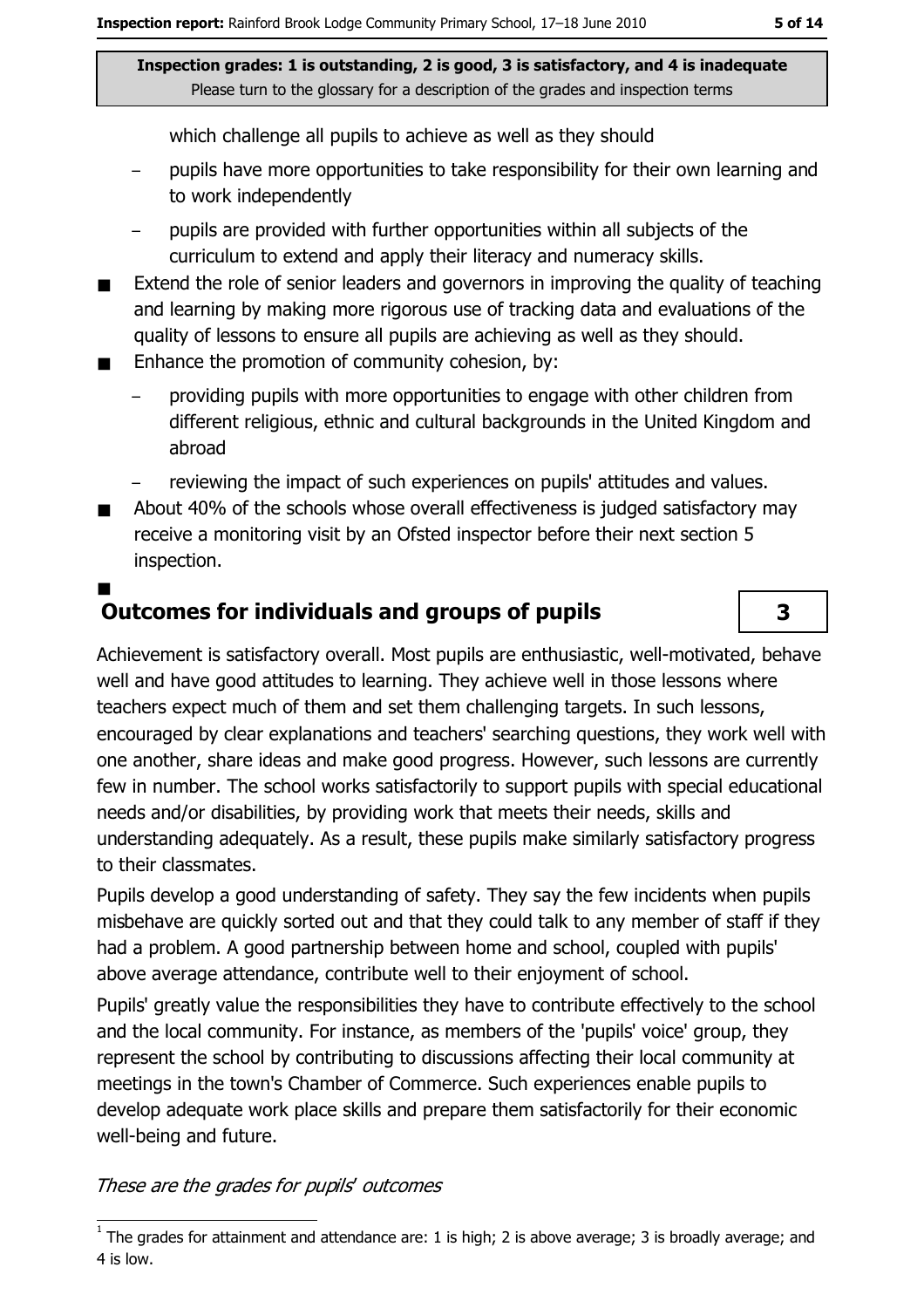| Pupils' achievement and the extent to which they enjoy their learning                                                     | 3            |
|---------------------------------------------------------------------------------------------------------------------------|--------------|
| Taking into account:<br>Pupils' attainment <sup>1</sup>                                                                   | 3            |
| The quality of pupils' learning and their progress                                                                        | 3            |
| The quality of learning for pupils with special educational needs and/or<br>disabilities and their progress               | 3            |
| The extent to which pupils feel safe                                                                                      | $\mathbf{2}$ |
| <b>Pupils' behaviour</b>                                                                                                  | $\mathbf{2}$ |
| The extent to which pupils adopt healthy lifestyles                                                                       | $\mathbf{2}$ |
| The extent to which pupils contribute to the school and wider community                                                   | $\mathbf{2}$ |
| The extent to which pupils develop workplace and other skills that will<br>contribute to their future economic well-being | 3            |
| Taking into account:<br>Pupils' attendance <sup>1</sup>                                                                   | 2            |
| The extent of pupils' spiritual, moral, social and cultural development                                                   | 2            |

#### How effective is the provision?

In the few lessons where the quality of teaching is at least good, learning is planned well around clear objectives that are shared with pupils, tasks are challenging and pupils make fast progress. However, when, as in the majority of lessons, teaching is satisfactory, lessons are overly directed by teachers or not pitched at the right level. This is because teachers do not use information gathered through assessments consistently or well enough to ensure that lessons fully match pupils' skills and understanding. Neither do they provide pupils with sufficient opportunities to work independently or to be involved in assessing their own or others' work.

Pupils enjoy most lessons, especially when the emphasis is on practical activities, for instance, when pupils have to plan, organise and cost an event with the local council. Such activities advance their self-confidence, enterprise and communication skills adequately. The school has made a start at linking subjects through themes, to increase pupils' understanding and enjoyment and to provide a focus for developing their writing skills. The impact of this on raising pupils' attainment in English and mathematics is satisfactory.

Most parents and carers understandably speak positively about the good care and support their children receive from all adults, and how this contributes well to their children's good personal development. Support for pupils with special educational needs and/or disabilities is good. Parents praise this aspect of the school's work. 'The school has worked wonders with my child' said one parent. Arrangements to prepare pupils for high school are well-planned and help to ensure a smooth transition to their next stage of education.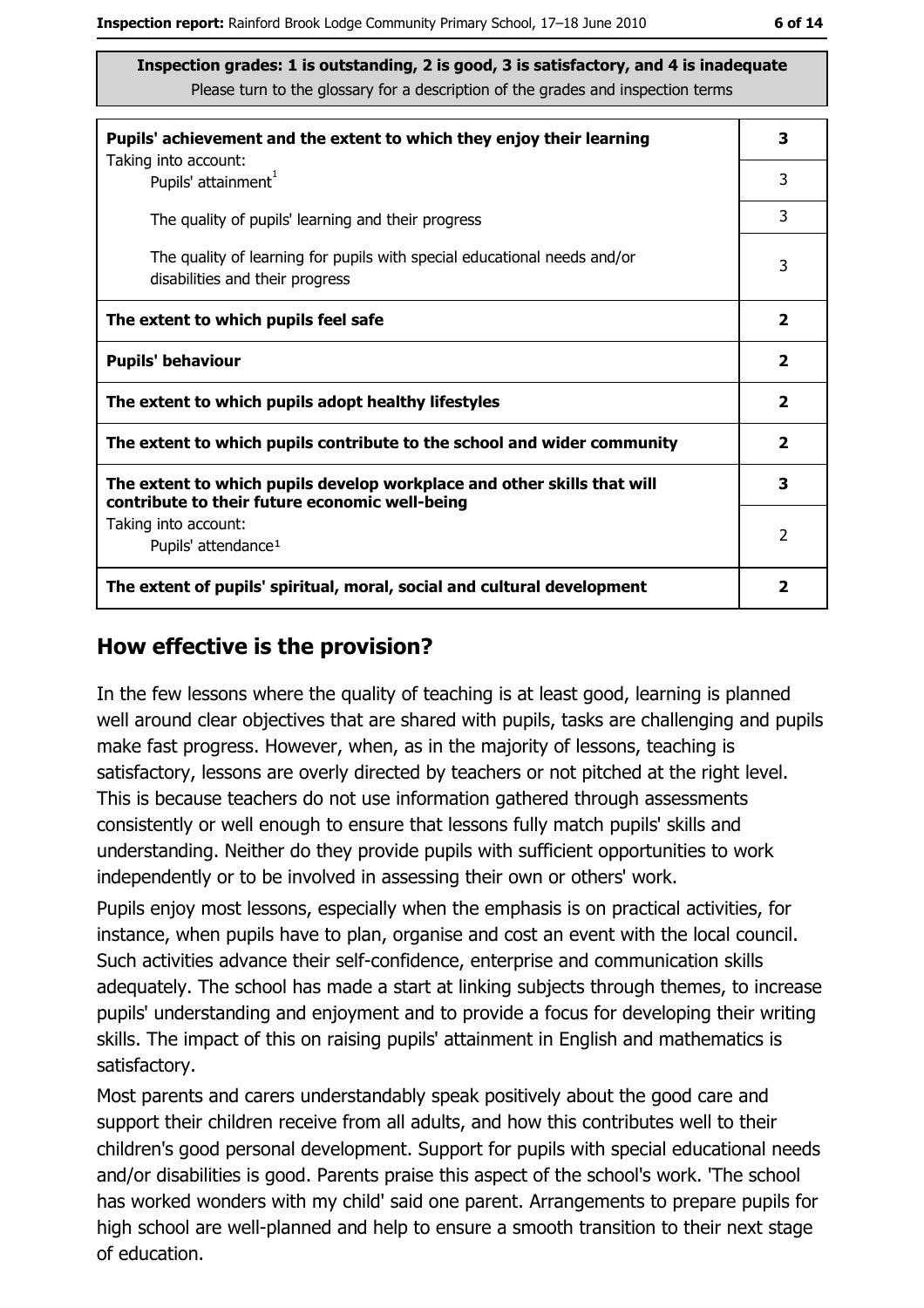These are the grades for the quality of provision

| The quality of teaching                                                                                    |  |
|------------------------------------------------------------------------------------------------------------|--|
| Taking into account:<br>The use of assessment to support learning                                          |  |
| The extent to which the curriculum meets pupils' needs, including, where<br>relevant, through partnerships |  |
| The effectiveness of care, guidance and support                                                            |  |

#### How effective are leadership and management?

Considerable staffing disruption, including at senior level, has slowed the pace of improvement and limited the effectiveness of the management of the quality of teaching and learning. Consequently, some of the issues raised at the last inspection, for instance, to track pupils' progress more rigorously to ensure that they all achieve at least well, remain to be addressed fully.

Governors are supportive and keen to play their part in promoting improvement. They ensure that all safeguarding requirements are fully met. However, they do not fully challenge the school's performance. The ethos established in the school is one of promoting equality for all. This is evident in the availability of curricular enrichment for different groups of pupils. However, all groups of pupils do not achieve the best they could in English and mathematics. Partnerships with others are good, particularly in promoting pupils' well-being. The quality of community cohesion is satisfactory overall. It is good within the local community. However, there is a limited range of opportunities for pupils to link up with children from different religious, ethnic and cultural backgrounds to their own within the wider world.

These are the grades for leadership and management

| The effectiveness of leadership and management in embedding ambition and<br>driving improvement                                                                     | 3                       |
|---------------------------------------------------------------------------------------------------------------------------------------------------------------------|-------------------------|
| Taking into account:<br>The leadership and management of teaching and learning                                                                                      | 3                       |
| The effectiveness of the governing body in challenging and supporting the<br>school so that weaknesses are tackled decisively and statutory responsibilities<br>met | 3                       |
| The effectiveness of the school's engagement with parents and carers                                                                                                | 2                       |
| The effectiveness of partnerships in promoting learning and well-being                                                                                              | $\overline{\mathbf{2}}$ |
| The effectiveness with which the school promotes equality of opportunity and<br>tackles discrimination                                                              | 3                       |
| The effectiveness of safeguarding procedures                                                                                                                        | $\overline{\mathbf{2}}$ |
| The effectiveness with which the school promotes community cohesion                                                                                                 | 3                       |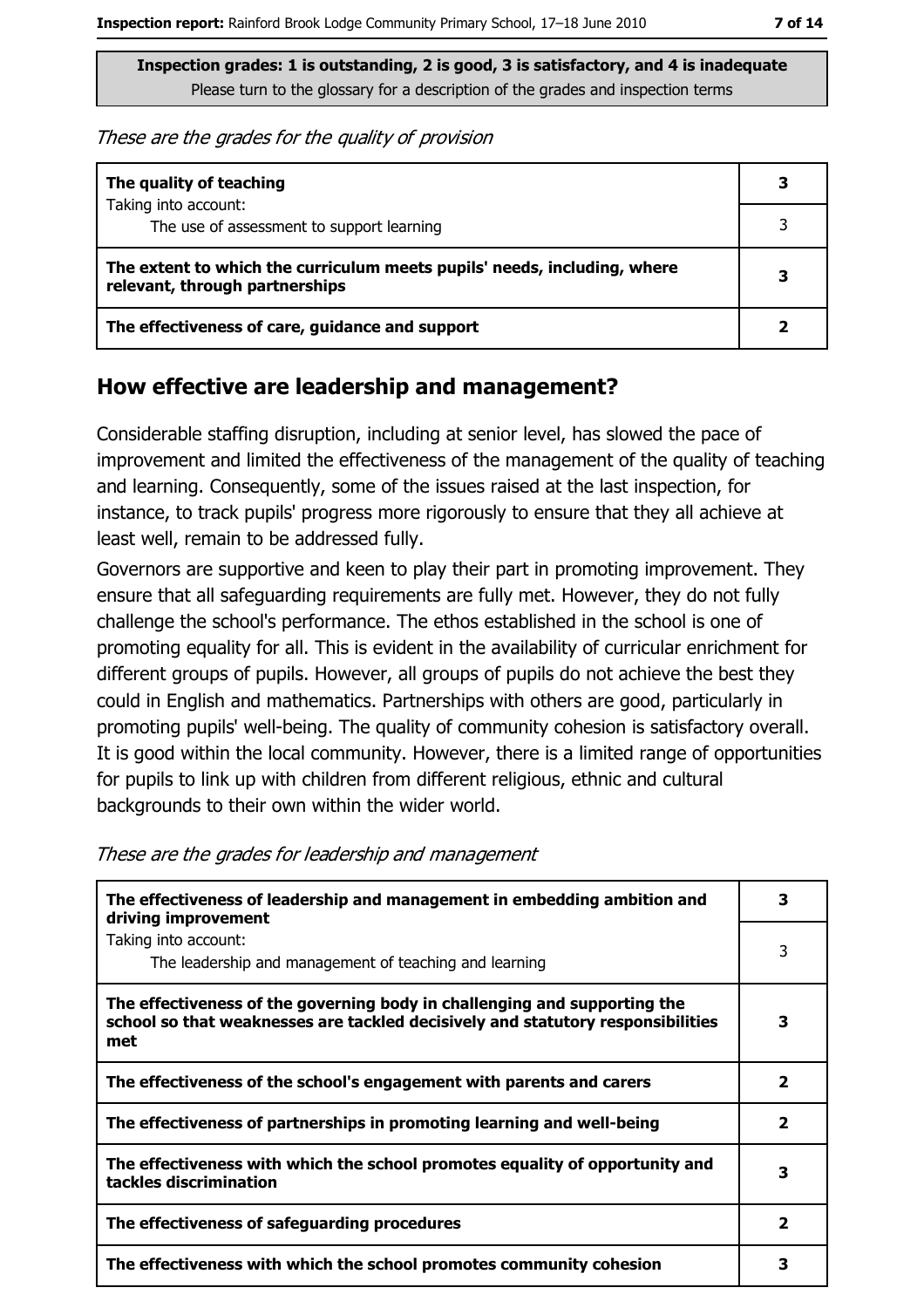The effectiveness with which the school deploys resources to achieve value for money

#### **Early Years Foundation Stage**

Children begin the pre-school with skills which are broadly in line with those expected at this age in all areas of learning. Good links with parents and carers ensures children's passage into the pre-school and on into Reception are smooth. Parents and carers welcome the opportunity to access wrap-around care throughout the day to accommodate their working patterns. Adults provide good care and effective teaching, within exciting and stimulating indoor and outdoor environments. Children are happy from the moment they arrive. Their smiling faces are testament to this. Learning is advanced at a good pace because adults capitalise on children's interests. For instance, children eagerly investigate which items will float or sink, or use plastic piping and water to test out how far their boats will travel. Such activities give children practical experiences, such as problem solving and scientific enquiry. As a result, they quickly become independent, creative and active learners. Progress is good and, by the time they move to Year 1, most children are exceeding the goals expected in all areas of learning. Ongoing observations of children at play are collected by all adults. These are reflective and used effectively to plan children's next steps in learning. The effective manager has a good knowledge of how well children progress. She has initiated a project with recently appointed pre-school staff to refine the method of tracking children's progress through pre-school and into Reception.

| These are the grades for the Early Years Foundation Stage |  |  |
|-----------------------------------------------------------|--|--|
|-----------------------------------------------------------|--|--|

| <b>Overall effectiveness of the Early Years Foundation Stage</b><br>Taking into account:     | 2             |
|----------------------------------------------------------------------------------------------|---------------|
| Outcomes for children in the Early Years Foundation Stage                                    |               |
| The quality of provision in the Early Years Foundation Stage                                 |               |
| The effectiveness of leadership and management of the Early Years<br><b>Foundation Stage</b> | $\mathcal{P}$ |

#### **Views of parents and carers**

The 89 parents and carers who replied to the questionnaire agree that their children are safe in school. Most say that their children enjoy school and that they are content with the education and care their children receive. A few raised concerns about the negative effects that the numerous staff changes have had on their children's learning. Inspectors agree that this has had the impact of limiting the pace at which pupils have progressed in Key Stages 1 and 2. In addition, some also feel that their views are not always taken into account, that unacceptable behaviour is not dealt with effectively and that leadership of the school is not as strong as it could be. Evidence indicates that parents'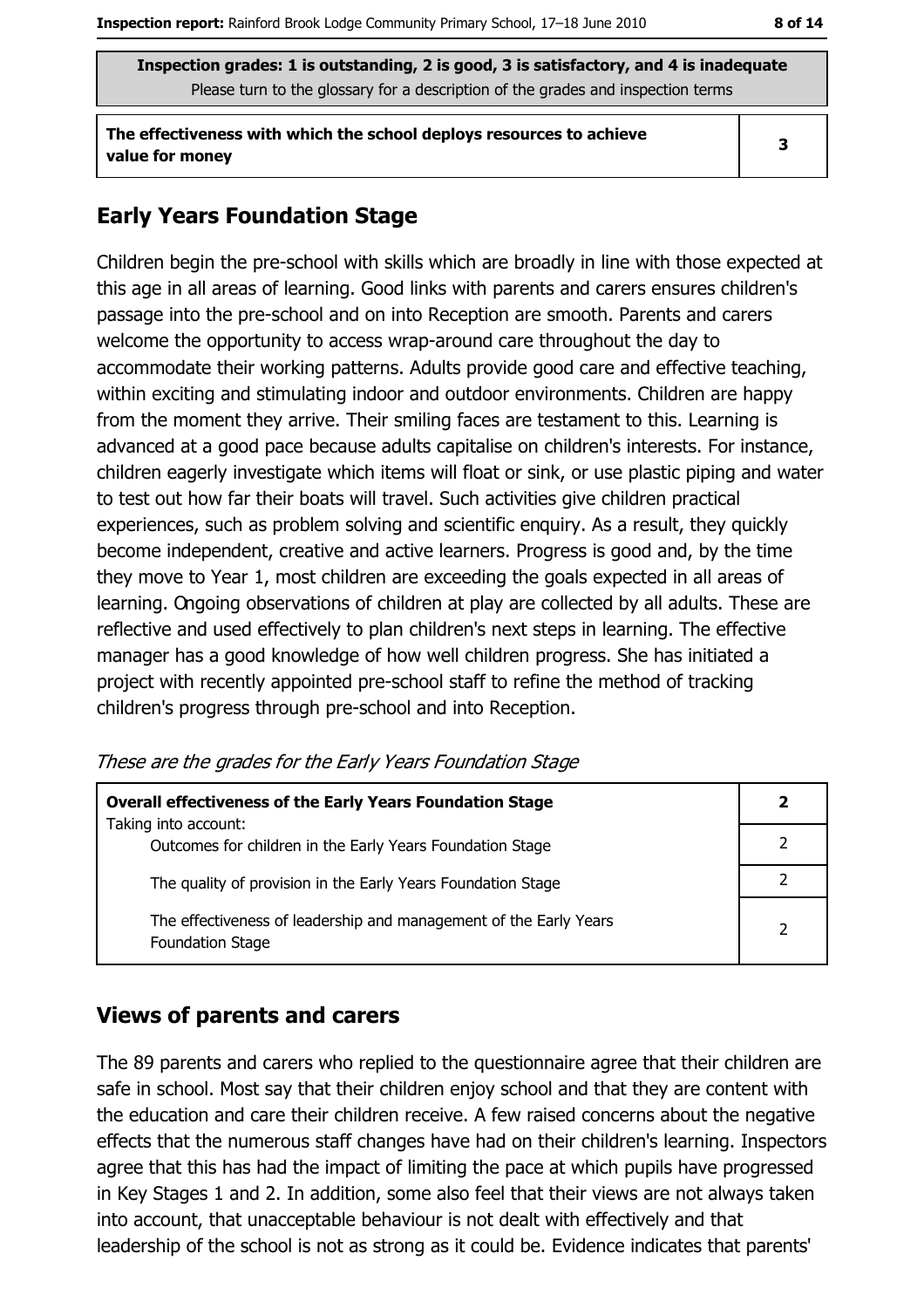and carers' individual concerns are responded to appropriately, that staffing is more stable and that behaviour observed during the inspection was good. The inspection found that leadership is satisfactory overall. Inspection evidence confirms the positive responses which most parents and carers submitted about all aspects of the school's work.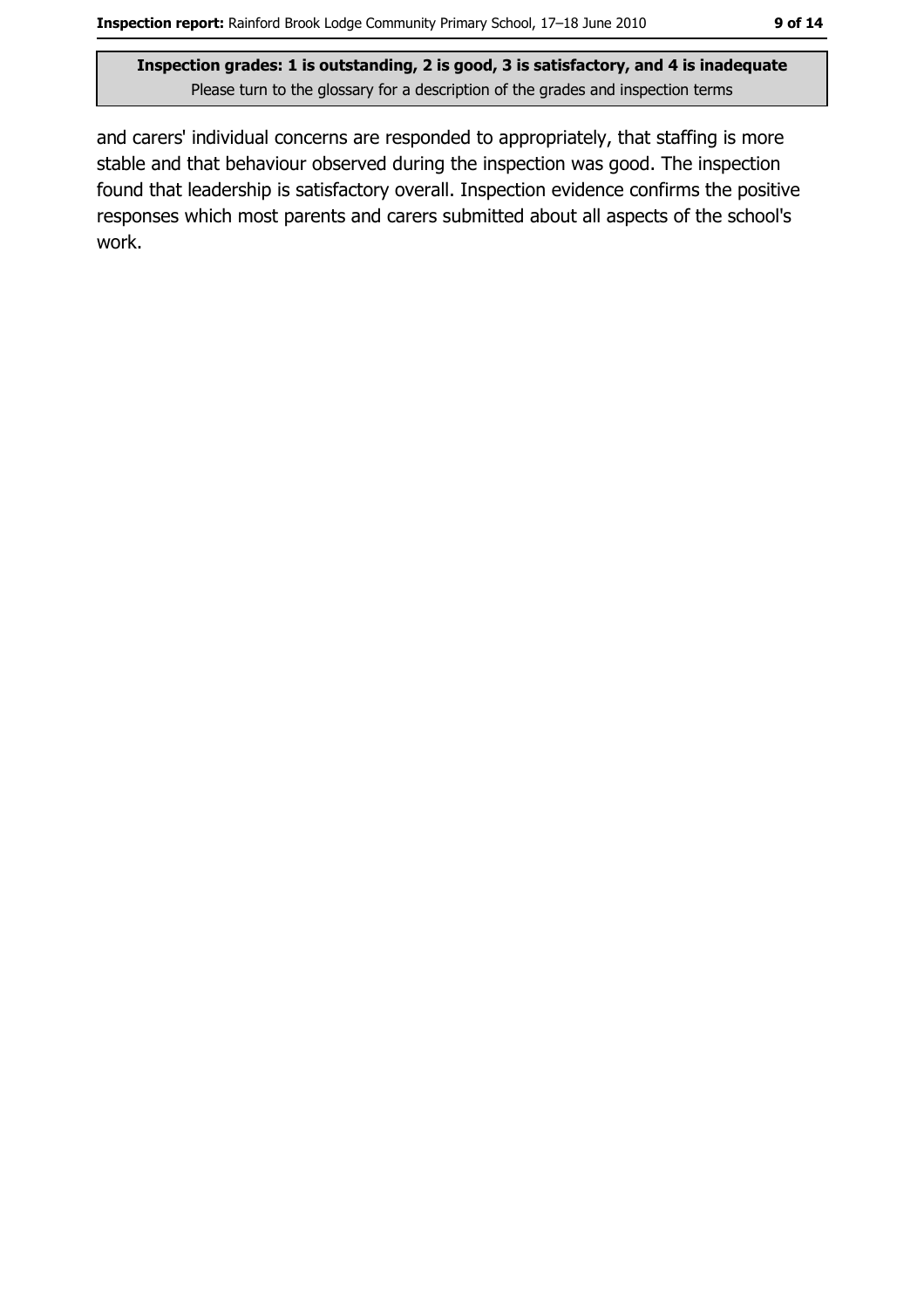#### Responses from parents and carers to Ofsted's questionnaire

Ofsted invited all the registered parents and carers of pupils registered at Rainford Brook Lodge Community Primary School to complete a questionnaire about their views of the school.

In the questionnaire, parents and carers were asked to record how strongly they agreed with 13 statements about the school.

The inspection team received 91 completed questionnaires by the end of the on-site inspection. In total, there are 205 pupils registered at the school.

| <b>Statements</b>                                                                                                                                                                                                                                       | <b>Strongly</b><br><b>Agree</b> |               | <b>Agree</b> |               | <b>Disagree</b> |                | <b>Strongly</b><br>disagree |                |
|---------------------------------------------------------------------------------------------------------------------------------------------------------------------------------------------------------------------------------------------------------|---------------------------------|---------------|--------------|---------------|-----------------|----------------|-----------------------------|----------------|
|                                                                                                                                                                                                                                                         | <b>Total</b>                    | $\frac{0}{0}$ | <b>Total</b> | $\frac{0}{0}$ | <b>Total</b>    | $\frac{1}{2}$  | <b>Total</b>                | $\frac{0}{0}$  |
| My child enjoys school                                                                                                                                                                                                                                  | 60                              | 66            | 28           | 31            | $\overline{2}$  | $\overline{2}$ | $\mathbf{0}$                | 0              |
| The school keeps my child<br>safe                                                                                                                                                                                                                       | 61                              | 67            | 30           | 33            | $\mathbf 0$     | 0              | 0                           | $\mathbf 0$    |
| The school informs me<br>about my child's progress                                                                                                                                                                                                      | 39                              | 43            | 42           | 46            | 10              | 11             | 0                           | 0              |
| My child is making enough<br>progress at this school                                                                                                                                                                                                    | 48                              | 53            | 37           | 41            | 5               | 5              | 1                           | $\mathbf{1}$   |
| The teaching is good at this<br>school                                                                                                                                                                                                                  | 51                              | 56            | 37           | 41            | 3               | 3              | 0                           | 0              |
| The school helps me to<br>support my child's learning                                                                                                                                                                                                   | 44                              | 48            | 43           | 47            | 4               | 4              | 0                           | $\mathbf 0$    |
| The school helps my child to<br>have a healthy lifestyle                                                                                                                                                                                                | 49                              | 54            | 36           | 40            | 4               | 4              | 1                           | $\mathbf{1}$   |
| The school makes sure that<br>my child is well prepared for<br>the future (for example<br>changing year group,<br>changing school, and for<br>children who are finishing<br>school, entering further or<br>higher education, or<br>entering employment) | 43                              | 47            | 44           | 48            | 3               | 3              | $\mathbf 0$                 | $\bf{0}$       |
| The school meets my child's<br>particular needs                                                                                                                                                                                                         | 41                              | 45            | 43           | 47            | 5               | 5              | $\overline{2}$              | $\overline{2}$ |
| The school deals effectively<br>with unacceptable behaviour                                                                                                                                                                                             | 33                              | 36            | 45           | 49            | 10              | 11             | $\overline{2}$              | $\overline{2}$ |
| The school takes account of<br>my suggestions and<br>concerns                                                                                                                                                                                           | 32                              | 35            | 46           | 51            | 9               | 10             | $\overline{2}$              | $\overline{2}$ |
| The school is led and<br>managed effectively                                                                                                                                                                                                            | 35                              | 38            | 42           | 46            | 9               | 10             | 3                           | 3              |
| Overall, I am happy with my<br>child's experience at this<br>school                                                                                                                                                                                     | 49                              | 54            | 39           | 43            | 3               | 3              | $\mathbf 0$                 | $\mathbf 0$    |

The table above summarises the responses that parents and carers made to each statement. The percentages indicate the proportion of parents and carers giving that response out of the total number of completed questionnaires. Where one or more parents and carers chose not to answer a particular question, the percentages will not add up to 100%.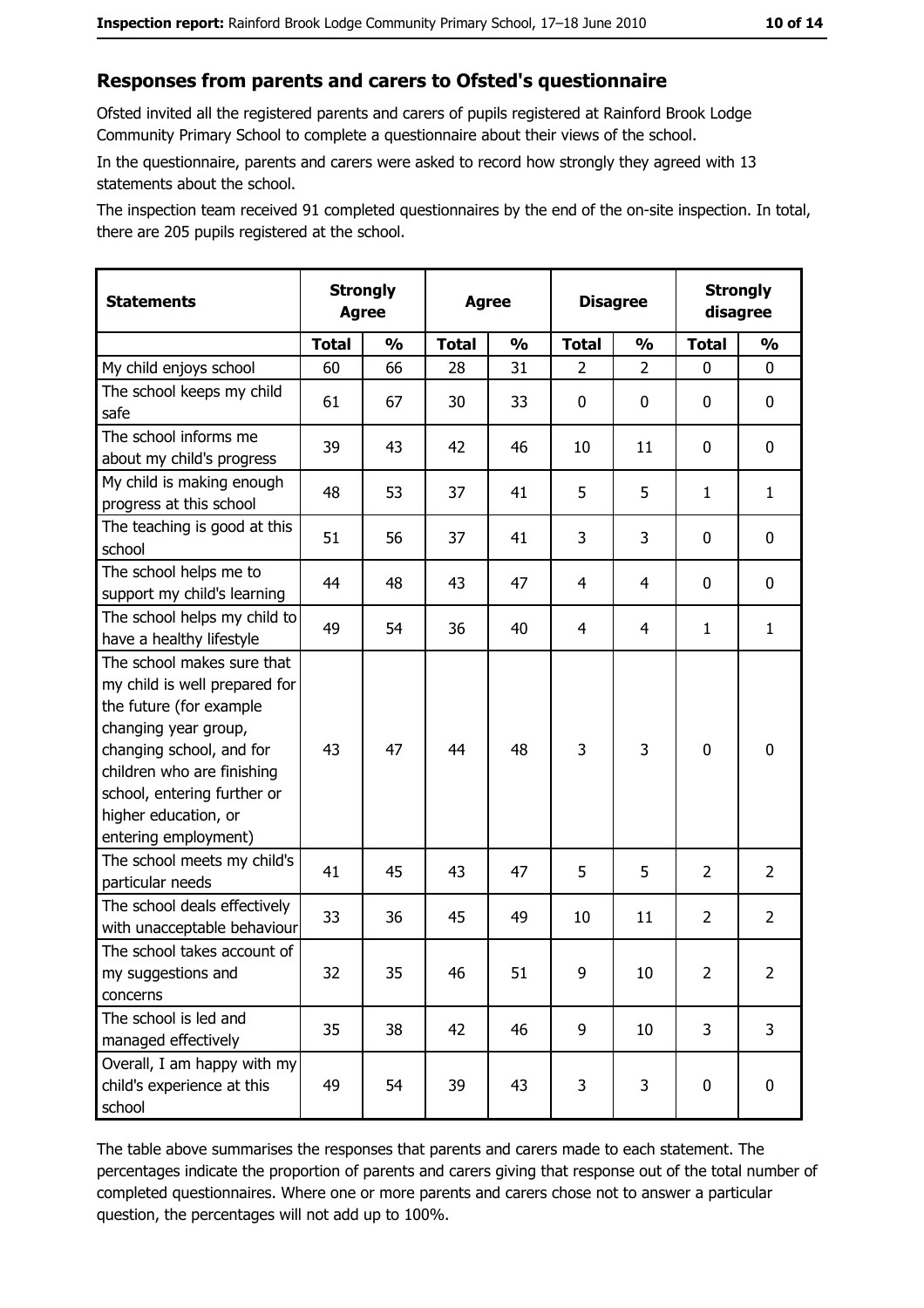# Glossary

| Grade   | <b>Judgement</b> | <b>Description</b>                                                                                                                                                                                                               |
|---------|------------------|----------------------------------------------------------------------------------------------------------------------------------------------------------------------------------------------------------------------------------|
| Grade 1 | Outstanding      | These features are highly effective. An oustanding<br>school provides exceptionally well for its pupils' needs.                                                                                                                  |
| Grade 2 | Good             | These are very positive features of a school. A school<br>that is good is serving its pupils well.                                                                                                                               |
| Grade 3 | Satisfactory     | These features are of reasonable quality. A satisfactory<br>school is providing adequately for its pupils.                                                                                                                       |
| Grade 4 | Inadequate       | These features are not of an acceptable standard. An<br>inadequate school needs to make significant<br>improvement in order to meet the needs of its pupils.<br>Ofsted inspectors will make further visits until it<br>improves. |

## What inspection judgements mean

#### **Overall effectiveness of schools**

|                       | Overall effectiveness judgement (percentage of<br>schools) |      |                     |                   |
|-----------------------|------------------------------------------------------------|------|---------------------|-------------------|
| <b>Type of school</b> | <b>Outstanding</b>                                         | Good | <b>Satisfactory</b> | <b>Inadequate</b> |
| Nursery schools       | 51                                                         | 45   | 0                   | 4                 |
| Primary schools       | 6                                                          | 41   | 42                  | 10                |
| Secondary schools     | 8                                                          | 34   | 44                  | 14                |
| Sixth forms           | 10                                                         | 37   | 50                  | 3                 |
| Special schools       | 32                                                         | 38   | 25                  | 5                 |
| Pupil referral units  | 12                                                         | 43   | 31                  | 14                |
| All schools           | 9                                                          | 40   | 40                  | 10                |

New school inspection arrangements were introduced on 1 September 2009. This means that inspectors now make some additional judgements that were not made previously.

The data in the table above is for the period 1 September to 31 December 2009 and is the most recently published data available (see www.ofsted.gov.uk). Please note that the sample of schools inspected during the autumn term 2009 was not representative of all schools nationally, as weaker schools are inspected more frequently than good or outstanding schools.

Percentages are rounded and do not always add exactly to 100. Secondary school figures include those that have sixth forms, and sixth form figures include only the data specifically for sixth form inspection judgements.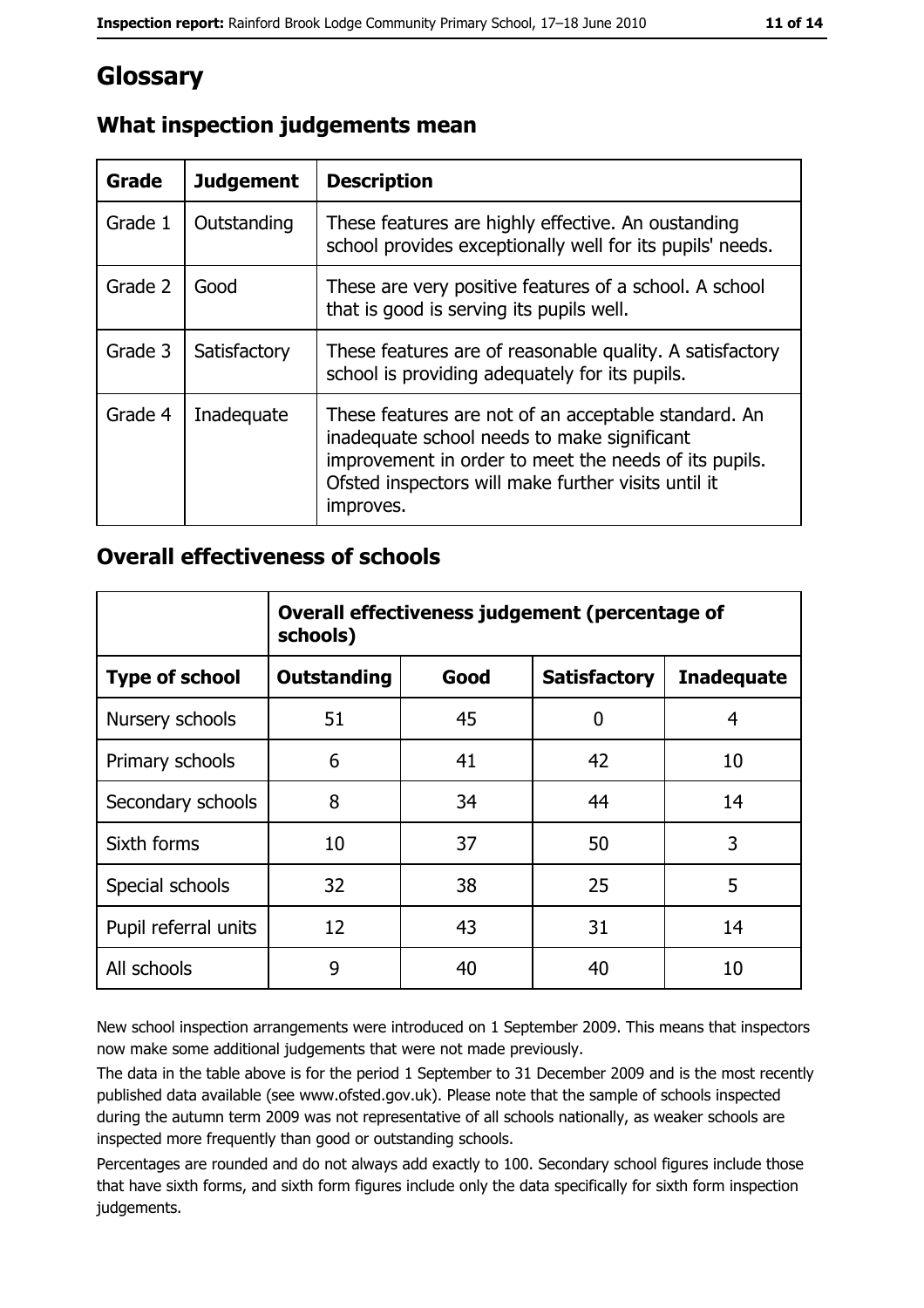# **Common terminology used by inspectors**

| Achievement:                  | the progress and success of a pupil in<br>their learning, development or training.                                                                                                                                                                                                                           |
|-------------------------------|--------------------------------------------------------------------------------------------------------------------------------------------------------------------------------------------------------------------------------------------------------------------------------------------------------------|
| Attainment:                   | the standard of the pupils' work shown by<br>test and examination results and in<br>lessons.                                                                                                                                                                                                                 |
| Capacity to improve:          | the proven ability of the school to<br>continue improving. Inspectors base this<br>judgement on what the school has<br>accomplished so far and on the quality of<br>its systems to maintain improvement.                                                                                                     |
| Leadership and management:    | the contribution of all the staff with<br>responsibilities, not just the headteacher,<br>to identifying priorities, directing and<br>motivating staff and running the school.                                                                                                                                |
| Learning:                     | how well pupils acquire knowledge,<br>develop their understanding, learn and<br>practise skills and are developing their<br>competence as learners.                                                                                                                                                          |
| <b>Overall effectiveness:</b> | inspectors form a judgement on a school's<br>overall effectiveness based on the findings<br>from their inspection of the school. The<br>following judgements, in particular,<br>influence what the overall effectiveness<br>judgement will be.                                                               |
|                               | The school's capacity for sustained<br>improvement.<br>Outcomes for individuals and groups<br>of pupils.<br>The quality of teaching.<br>The extent to which the curriculum<br>meets pupil's needs, including where<br>relevant, through partnerships.<br>The effectiveness of care, guidance<br>and support. |
| Progress:                     | the rate at which pupils are learning in<br>lessons and over longer periods of time. It<br>is often measured by comparing the<br>pupils' attainment at the end of a key<br>stage with their attainment when they<br>started.                                                                                 |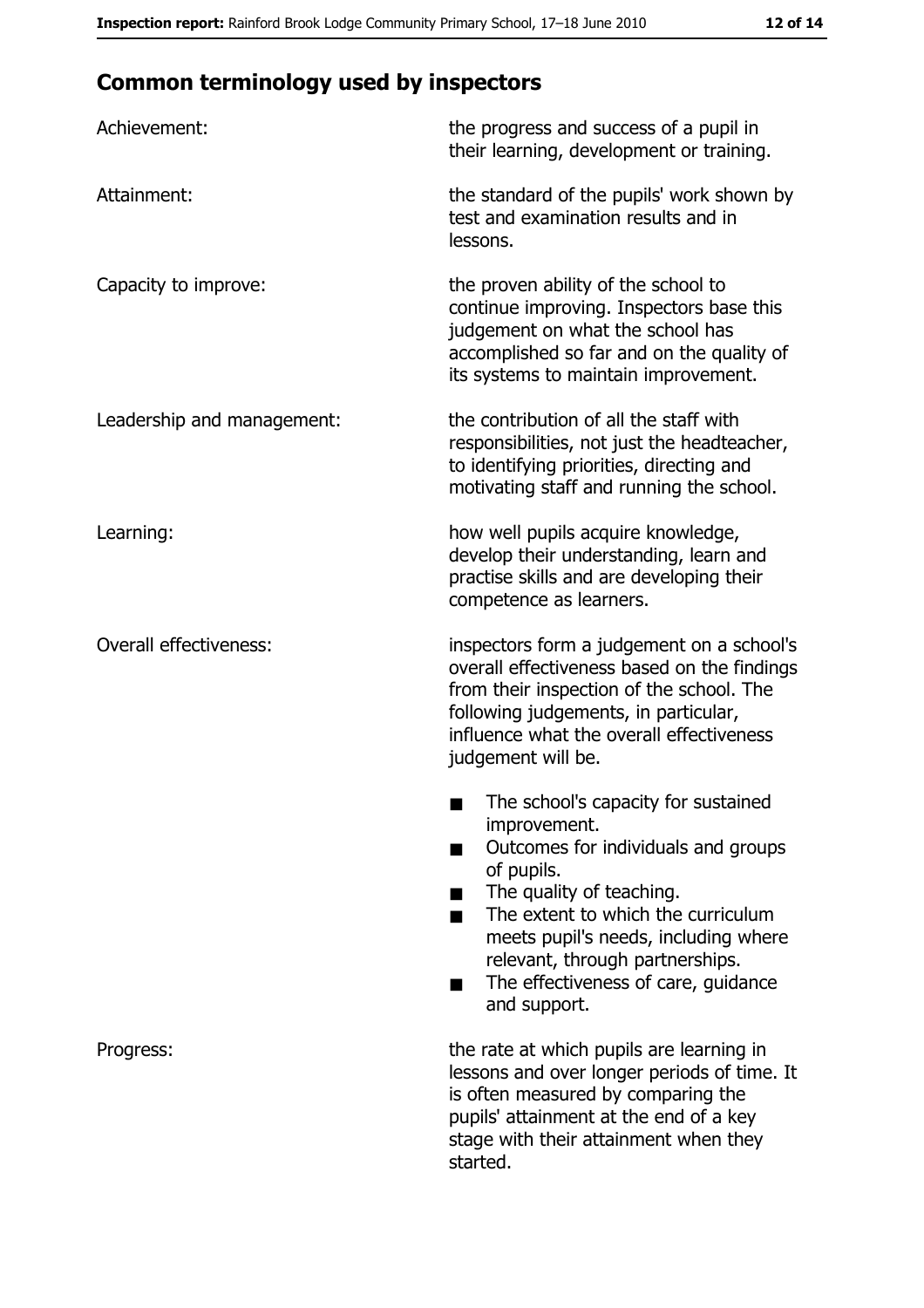This letter is provided for the school, parents and carers to share with their children. It describes Ofsted's main findings from the inspection of their school.



#### 21 June 2010

#### **Dear Pupils**

Inspection of Rainford Brook Lodge Community Primary School, St Helens, WA11 8JX I would like to thank you for helping the team when we inspected your school. I would like to share with you what the inspectors found out about your school. Yours is a good school. Here are some of the best things about it.

- You enjoy learning and you make good progress while you play in the pre-school and Reception classes and satisfactory progress in Years 1 to 6.
- All adults take good care of you and you told us that you feel safe in school.  $\blacksquare$
- You behave well and have a good knowledge of how to lead a healthy life.  $\blacksquare$
- The way you contribute to school life and within the community is good.  $\blacksquare$
- Partnerships within your community are good and provide you with lots of  $\blacksquare$ opportunities to learn new skills in sports and music.

To make the school even better, I have asked your headteacher, teachers and governors to:

- check that each one of you is given work in lessons which will enable you to  $\blacksquare$ achieve as well as you can and to see that you make enough progress in each class
- check that you are given lots of opportunities to use your literacy and numeracy  $\blacksquare$ skills to find out new information
- give you more opportunities to learn about the different lives, values, customs and  $\blacksquare$ beliefs of children in other parts of the United Kingdom and across the world.

All of you can help by always trying your very best and letting teachers know if your work is too easy or too hard.

Yours sincerely Mrs Clare Henderson Lead Inspector